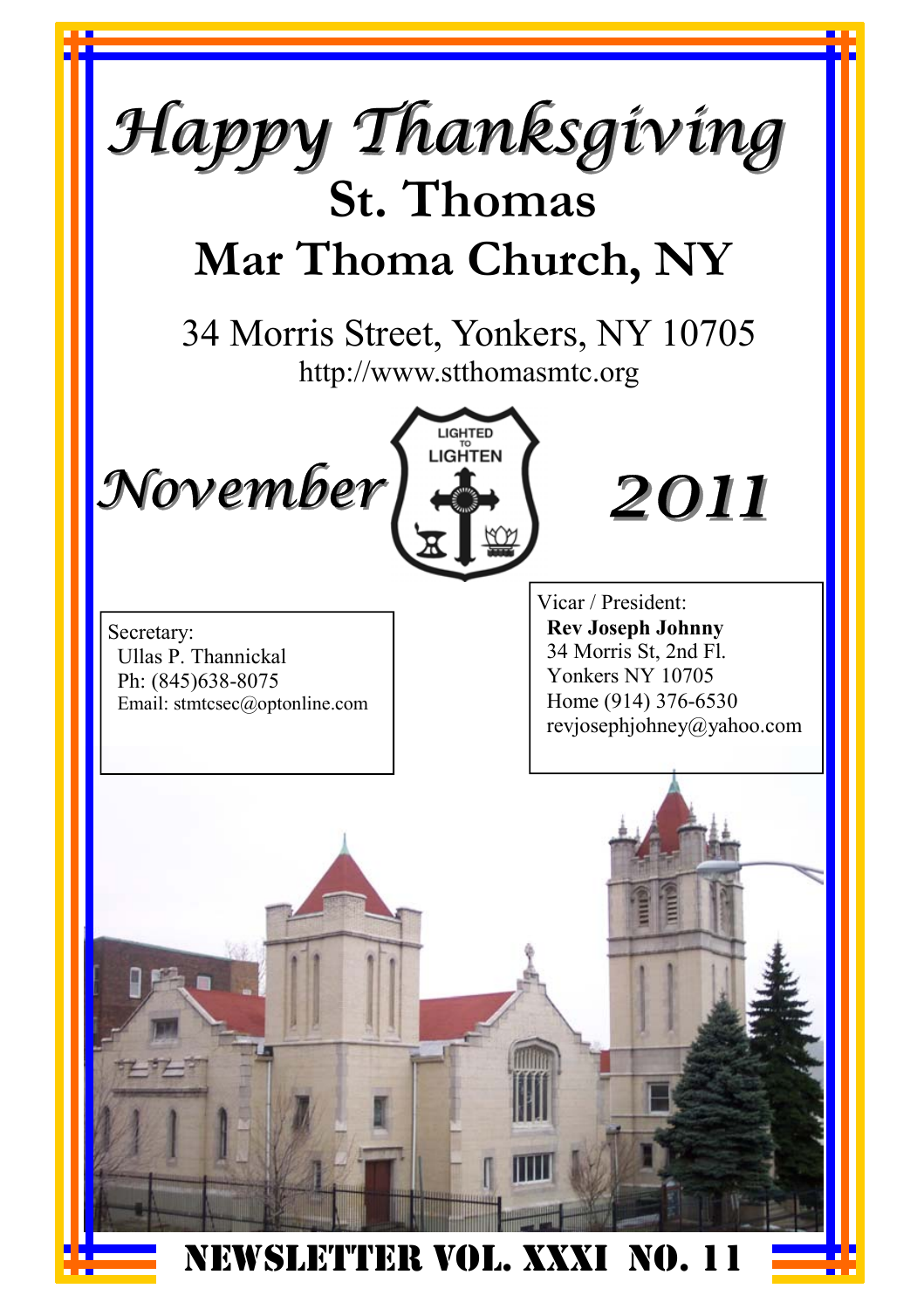#### **WORSHIP SERVICE SCHEDULE**

| <b>Date</b> | Time                    | Worship                                                                                                            |
|-------------|-------------------------|--------------------------------------------------------------------------------------------------------------------|
| Sun, Nov 6  | $9:30$ am<br>$10:30$ am | Praise & Worship (Malayalam), Bible Class<br>Holy Communion Service, English                                       |
| Sun, Nov 13 | $9:30$ am<br>10:30 am   | Praise & Worship (Malayalam), Intercessory Prayer<br>Holy Communion Service, English<br>(Special Sunday Offertory) |
| Sun, Nov 20 | $9:30$ am<br>$10:30$ am | Praise & Worship (Malayalam), Bible Class<br>Holy Communion Service, Malayalam<br>(Yuvajana Sakhyam Sunday)        |
| Thu, Nov 24 | 9:30am                  | <b>Thanksgiving Day Service</b><br>Auction & Fellowship Lunch                                                      |
| Sun, Nov 27 | $9:30$ am               | Holy Communion Service, Malayalam<br>(Family Sunday)<br>(Annual General Body Meeting)                              |

#### **MAR THOMA SYRIAN CHURCH OF MALABAR LECTIONARY**

| <b>Date</b> |                                           | 1st Lesson   2nd Lesson | <b>Epistle</b> | <b>Gospel</b>                    |
|-------------|-------------------------------------------|-------------------------|----------------|----------------------------------|
|             | Sun, Nov 6   Prov. 23:15-26  Heb. 12:1-13 |                         | Eph. 6:1-4     | St. John. 6:1-14                 |
|             | Sun, Nov 13 Eze. 37:15-23                 | Eph. 4:1-16             | Acts. 2:43-47  | St. John. 17:17-<br>24           |
| Sun, Nov 20 | 1 Chro. 24:1-<br>19                       | Rev. 8:1-8              | Heb. 5:1-10    | St. Luke 1:8-23                  |
|             | Sun, Nov 27 Zech. 2:10-11                 | Eph. 1:3-14             |                | Gal. 4:21-31   St. Luke. 1:26-38 |

#### **IMPORTANT DAYS IN SABHA/DIOCESAN CALENDAR**

| <b>Date</b> | <b>Importance of the Day</b>                                                                                                                        |
|-------------|-----------------------------------------------------------------------------------------------------------------------------------------------------|
|             | Tue, Nov 1 All Saints Day                                                                                                                           |
|             | Hudos Eetho-Renewal of the Church-'Nuturing in Faith'-World<br>Sun, Nov 6 Sunday School Day<br>(7th Sunday before Christmas)                        |
|             | Festival of Unity of the Communion of Churches in India (CCI) -<br>Sun, Nov 13 CNI-CSI-MTC "Unity Through Worship"<br>(6th Sunday before Christmas) |
| Sun, Nov 20 | Annunciation to Zechariah-Hope to the World"<br>(5th Sunday before Christmas)                                                                       |
| Sun, Nov 27 | Annunciation to Virgin Mary-"Surrender to the Will of God"<br>(4th Sunday before Christmas)                                                         |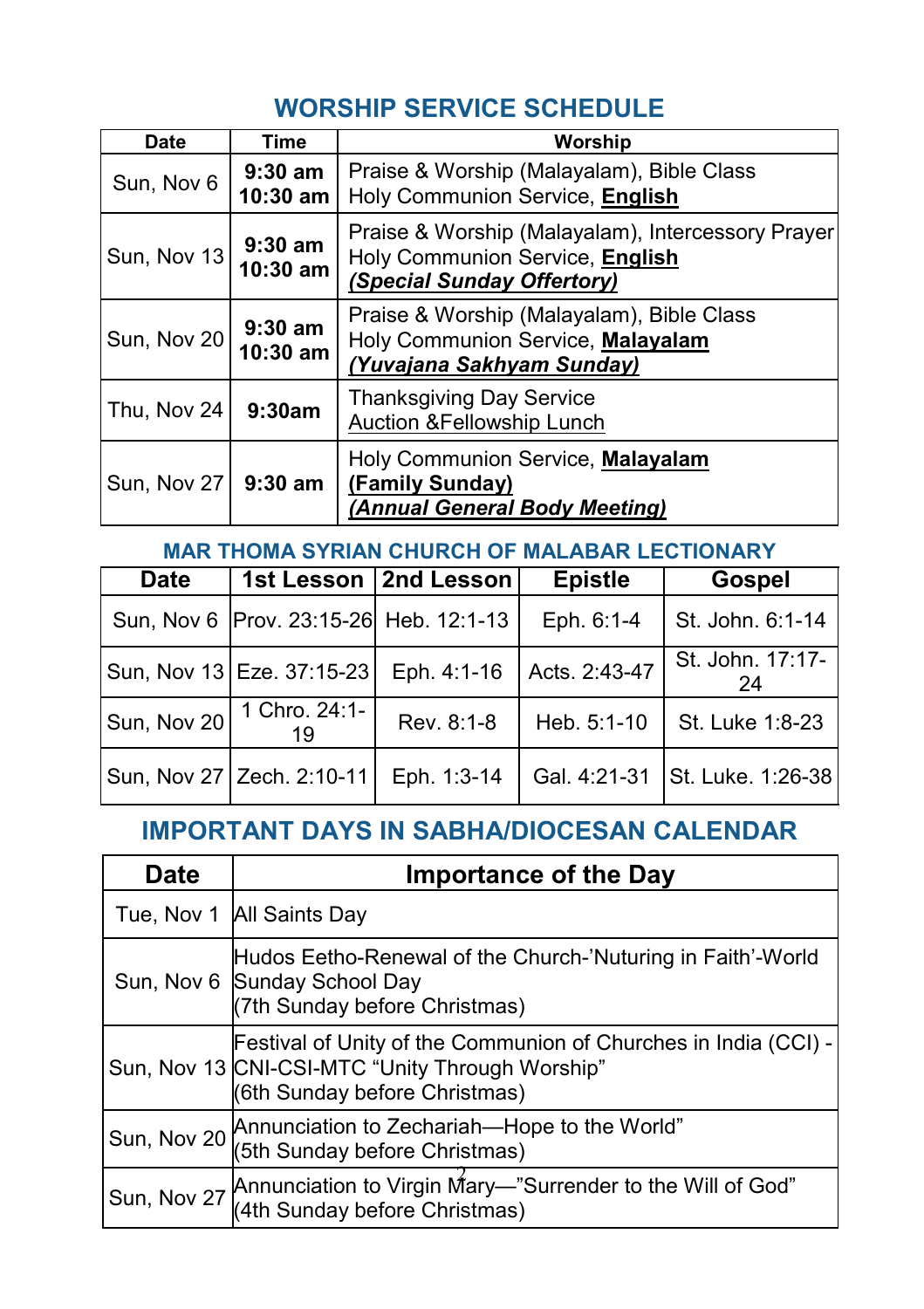

Dearly beloved in Christ,

 The world has seen the tragic end of a tyrant last week. Col. Muammaar el Qaddafi who ruled Libya for 42 years with an iron fist was brutally killed by his opponents. A gruesome video broadcast on the media – apparently showing him dragged, beaten and then shot to death by armed men – is deeply troubling. Qaddafi is portrayed as a power hungry man who rejected all advices and opportunity for an early transition of power and deliberately rejected all attempts for peace. He could have chosen a different ending.



 Meaningful life or authentic life is a choice. It's indeed discerning the value of life more than anything and everything. In the gospels, a rich young ruler approaches Jesus asking for eternal life. He was a remarkable man, very enthusiastic, religious and a person with enormous talents and potentials. But with sadness and frustration, he returns home. He desires eternal life but was not willing to pay the cost. Jesus gave him a chance to evaluate between his already acquired possessions and his desire for eternal life. His first love in his life was not life but his wealth and possessions. He loved his treasure in this world rather than the treasure in heaven. Setting our priority in life is very important.

 The world offers a host of glittering things to us. But what we choose makes all the difference. Living with a difference is both a challenge and at the same time it is rewarding. The happiest people do not necessary have 'best' things. They simply appreciate the things they have. Warren Buffet, the world's second richest man who has donated \$31 billion to charity challenges the world with his values and life of simplicity. He still lives in the same small 3-bed room house that he bought after he got married 50 years ago. He says that he has everything he needs in that house. He never travels by private jet although he owns the world's largest private jet company. Warren Buffet does not carry a cell phone, nor has a computer on his desk! His message to us – don't buy more than you "really need" and encourage your children to do and think the same.

 The second National Young Family's Retreat will be over by the time you read this. The theme of the retreat is " Serving the Lord with Thanks giving" based on Joshua 24:15 "Choose this day whom you will serve, whether the gods your fathers served in the region beyond the River or the gods of the Amorites who lived in the land you dwell. But as for me and my family, we will serve the Lord." I take this opportunity to congratulate and appreciate our Young family Fellowship for having hosted the retreat, by meticulously planning and arranging everything in an excellent manner.

With love and best wishes, Joseph Johnny achen

3 Rev. Joseph Johnny Vicar

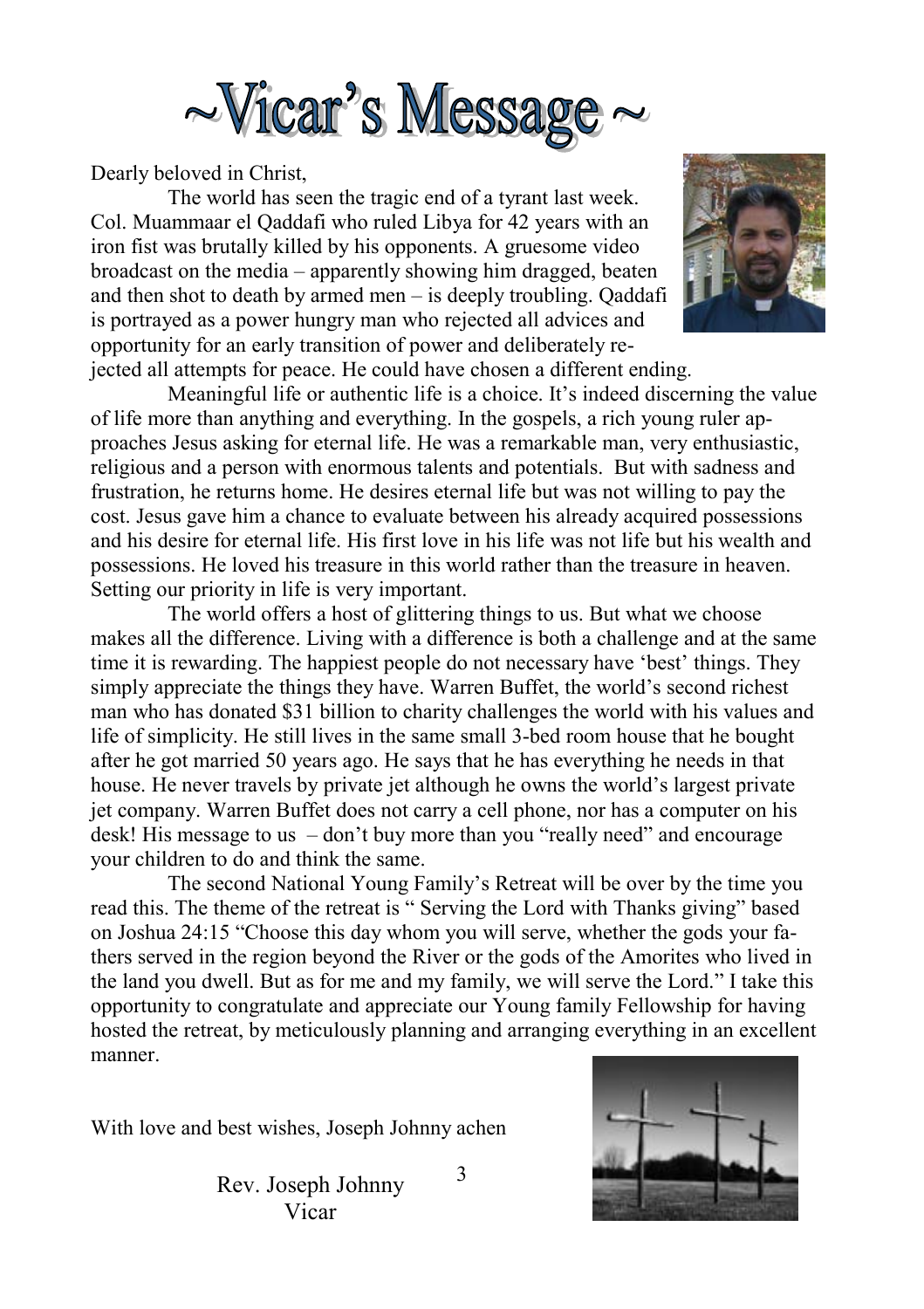

## **Area Prayer Meetings**

#### **There will be elections for Area Prayer Representative(s) at each prayer meetings below:**

| <b>Area</b>                                       | Date & Time                        | Location                                   |
|---------------------------------------------------|------------------------------------|--------------------------------------------|
| Manhattan /<br>New Jersey                         | <b>TBA</b>                         | <b>TBA</b>                                 |
| <b>Yonkers South</b><br>(McLeanAve) /<br>Bronx/NJ | Sun, Nov 6,<br>6:30pm              | Mr. Thomas P. John<br>Yonkers, NY          |
| <b>Upper West-</b><br>chester / CT                | Sat, Nov 12,<br>6:30pm             | Dr. John Thomas<br>Ardsley, NY             |
| Queens /<br>Long Island                           | Sun, Nov 13,<br>6:30 pm            | Mr. Daniel Gee Varghese<br>Floral Park, NY |
| Yonkers East<br>(Central Ave)                     | Sat, Nov 19,<br>6:30 pm            | Mr. Thomas M. Thomas<br>Yonkers, NY        |
| Rockland                                          | Sun, Nov 20,<br>6:30 <sub>pm</sub> | Mr. Binu K. Abraham<br>New City, NY        |
| <b>Yonkers West</b><br>(Church-<br>Riverdale)     | Sat, Nov 26,<br>6:30pm             | Mr. Nellickal John Mathew<br>Yonkers, NY   |
| <b>Yonkers North</b><br>(Broadway)                | <b>TBA</b>                         | TBA                                        |

## **Monthly Fasting Prayer**

| Event                            | Date & Time                | Location                                     |
|----------------------------------|----------------------------|----------------------------------------------|
| Monthly<br><b>Fasting Prayer</b> | Sat, Nov 12,<br>$10:00$ am | Mr. Varghese E. Oommen<br>Valley Cottage, NY |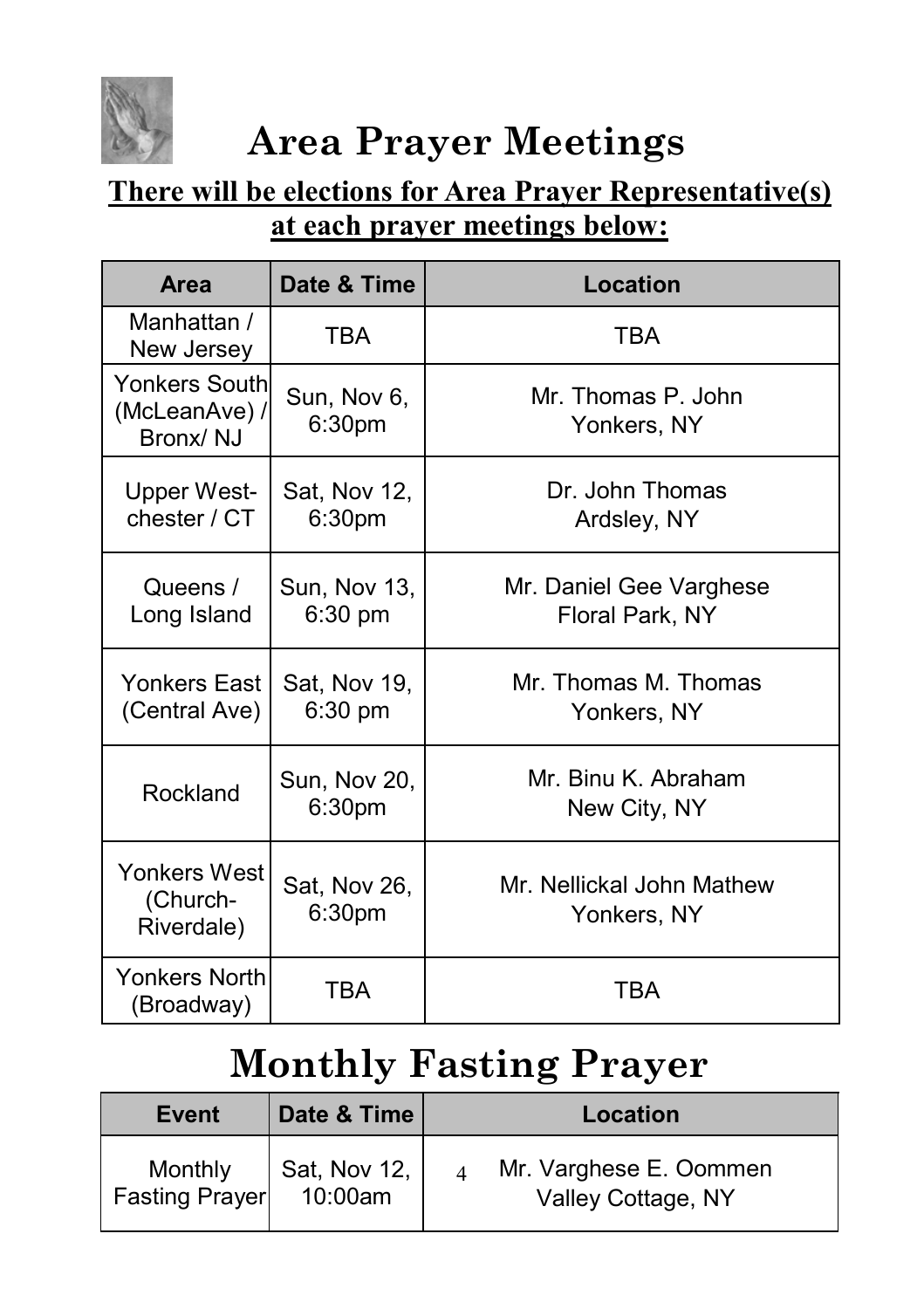## **Organizational Meetings Sevika Sangham**

**Bible Study** - 3rd Sunday at Church **Friday Prayer Meeting**

| <b>Sevika</b><br>Sangham | Date &<br><b>Time</b>     | Location             |
|--------------------------|---------------------------|----------------------|
| Friday                   | Fri, Nov 4,               | Mrs. Saramma Jolly   |
| Prayer                   | $9:30$ am                 | Yonkers, NY          |
| Friday                   | Fri, Nov 11,              | Mrs. Susan John      |
| Prayer                   | $9:30$ am                 | Port Chester, NY     |
| Friday<br>Prayer         | Fri, Nov 18,<br>$6:30$ pm | At Church            |
| Friday                   | Fri, Nov 25,              | Mrs. Sosamma Abraham |
| Prayer                   | $9:30$ am                 | Yonkers, NY          |

### **Edavaka Mission**

**Prayer Meeting** at **Church** every **Wednesday** at **7:00 PM Except:** 

| <b>Prayer Meeting</b> | Date & Time        | Location           |
|-----------------------|--------------------|--------------------|
| Wednesday             | Wed, Nov 2,        | Mr. Abraham Koshy  |
| Prayer                | $7:00$ pm          | Pelham, NY         |
| Wednesday             | Wed, Nov 16,       | Mr. Mathew Abraham |
| Prayer                | 7:00 <sub>pm</sub> | Portchester, NY    |

#### **Senior Citizen Fellowship**

5 **service Prayer Meeting at Church 2nd Sunday after worship**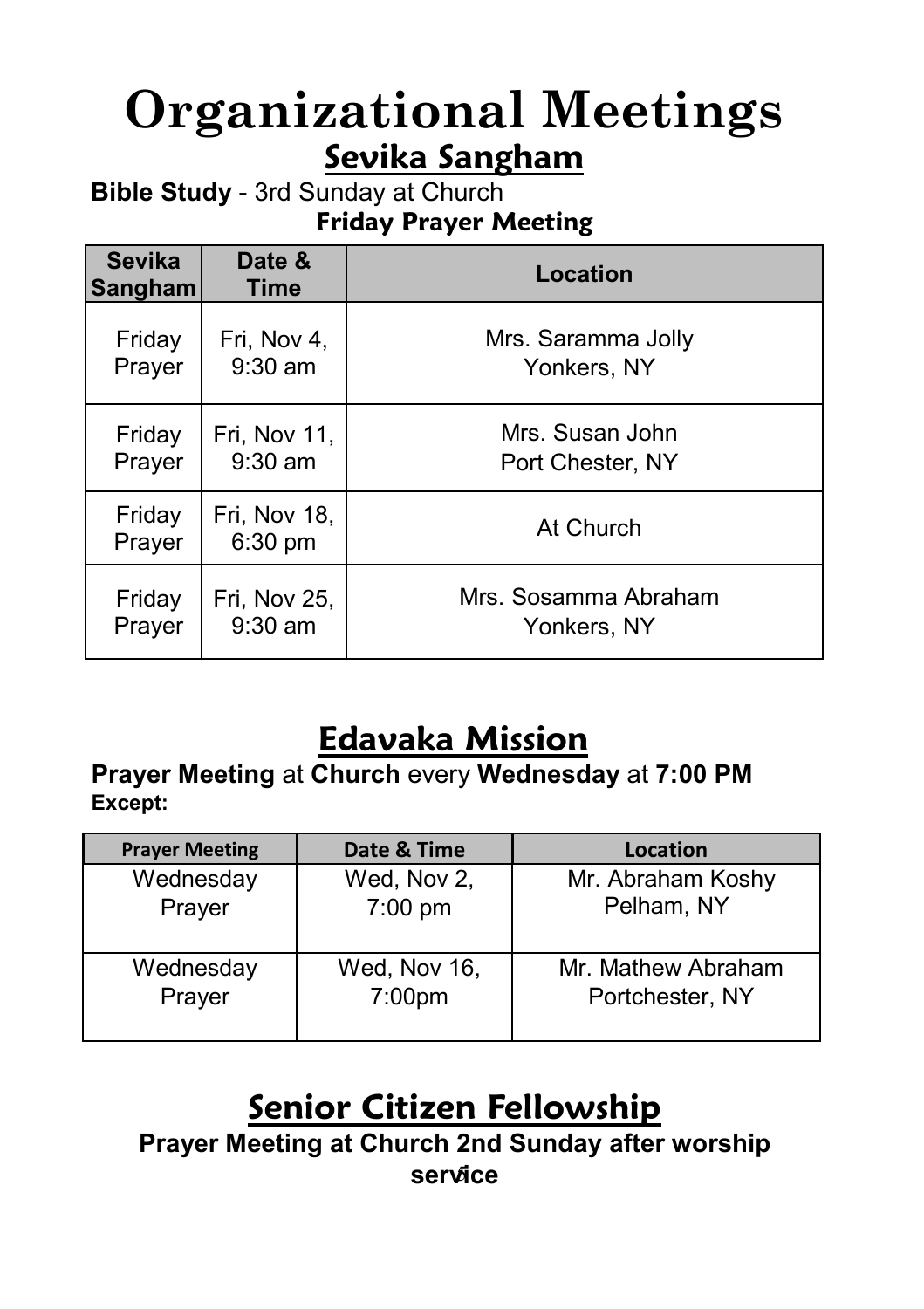### **Yuvajana Sakhyam**

| Event             | Date & Time                     | <b>Location</b>                           |  |
|-------------------|---------------------------------|-------------------------------------------|--|
| Cottage<br>Prayer | Fri, Nov 4<br>7:0 <sub>pm</sub> | Mr. Mathew Varghese<br>Valley Cottage, NY |  |

#### **Young Families Fellowship**

| Event             | Date & Time | Location |
|-------------------|-------------|----------|
| Cottage<br>Prayer | LD V        | TRA      |

### **Malayalam Choir**

**Practice every Sunday after Worship Service** 

# **A melodious Praise, Worship & Fellowship**

#### Hosted by Edavaka Mission Venue: St. Thomas Mar Thoma Church, Yonkers, NY Date: Friday, November  $25<sup>th</sup>$  from 6:00PM to 9:00PM

Speaker: Rev. M. M. John from Washington DC will be the main leader All are welcome to attend!

### **Birth Announcements:**

 Jordan Thomas, born to parents Mr. Jason Thomas & Mrs. Mincy Thomas. We welcome Jordan to this world and congratulations to the proud parents and grandparents.

to the proud parents and grandparents. Alisha Rose Philip, born to parents Mr. Domy Philip & Mrs. Susan Philip. We welcome Alisha to this world and congratulations